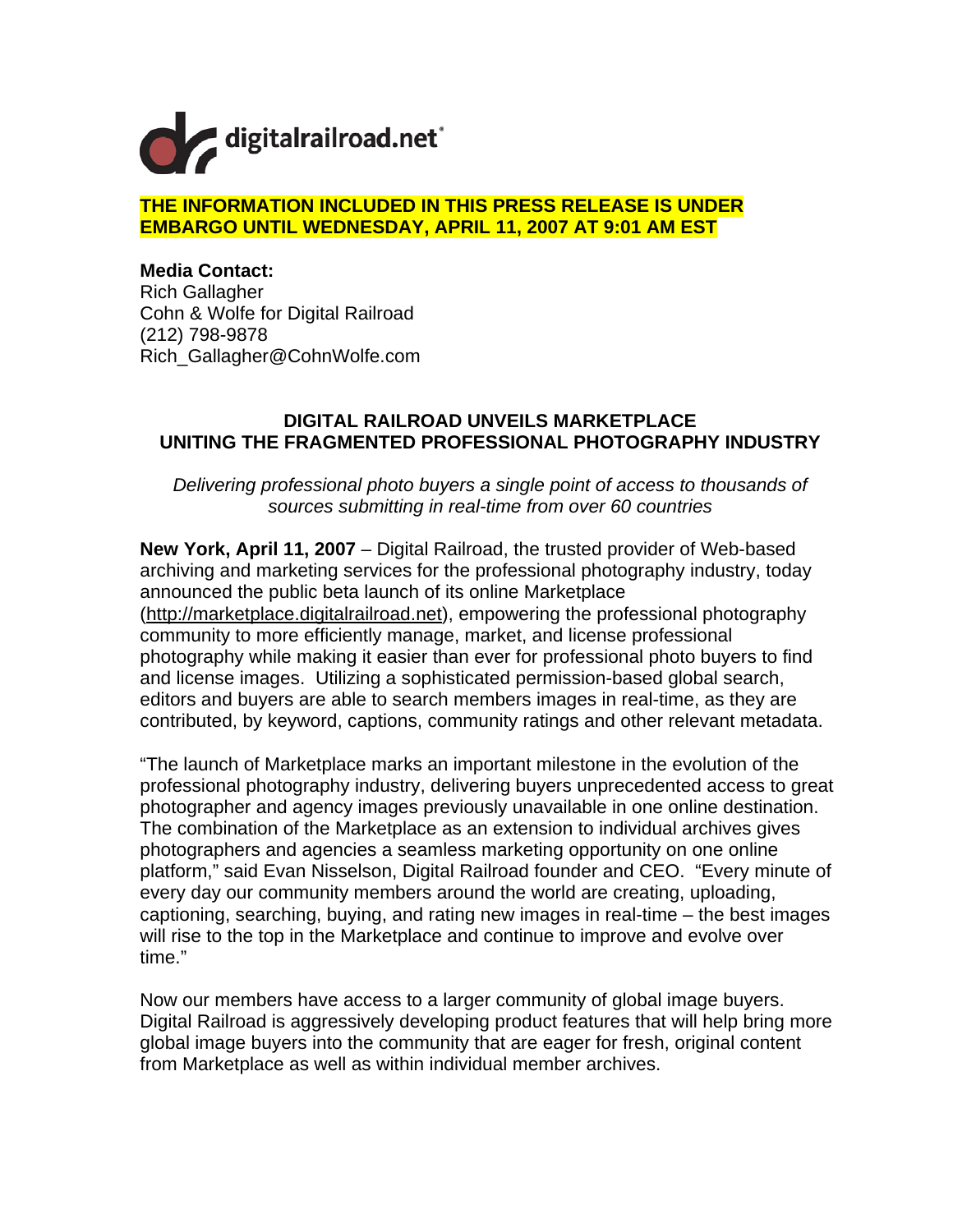John Holonitch, Sr. Photo Coordinator at Macmillan/McGraw-Hill, who has already licensed several images from Marketplace notes, "As a participant in Digital Railroad's Marketplace beta, I was impressed with the quality and diversity of the photography, and will be back for more."

Unlike any other online system, buyers have one membername and a personal, "portable" workspace, which travels with them to the Marketplace as well as to any archive powered by digitalrailroad.net. This online workspace has unlimited lightboxes, tracking of received and sent lighboxes, and one cart with pending images to be licensed from any of the networked Digital Railroad archives and the Marketplace.

"After learning of Digital Railroad's global community of photographers available through Marketplace, we immediately set out to establish a partnership with Digital Railroad to provide our photo managers with access to the unique content available," says Michael Baynes, Director of Digital Content Partner Management, Thomson Learning. "Thomson Learning is keen to leverage Marketplace to innovate our acquisition process while supporting independent photographers via one channel."

With more than a million images already available in Marketplace, this collection of dynamically growing images is expanding exponentially as the community continues to add and rate images on a daily basis, providing a unique experience for global buyers – a world of photography through one point of access.

## **Marketplace Features and Benefits:**

- • **One Member Name, One Password:** Image buyers only need to register once for free access to the Marketplace and thousands of member archives.
- • **One Integrated Selling Platform:** Members have the option to sell images via an aggregated Marketplace while simultaneously selling images directly via their own branded online archive.
- • **Powerful Search:** Buyers can search for images based on licensing type, date range, release status, location, photographer, rating, image size, and orientation as well as keywords and captions.
- • **Community Ratings:** Photographer, agency, and buyer ratings combined with search terms, proprietary metrics, and Marketplace activity delivers the best images to the top of every search.
- • **RSS Photo Feeds:** Images submitted to Marketplace are delivered to buyers' desks in real-time via RSS Photo Feeds.
- **Referral Network:** Image buyers are easily connected with photographers and agencies while photographer members are paid bounties for helping to refer successful sales to the Marketplace.
- **Control Pricing:** Members can price images as they desire and add territory publishing for international buyer access when necessary.